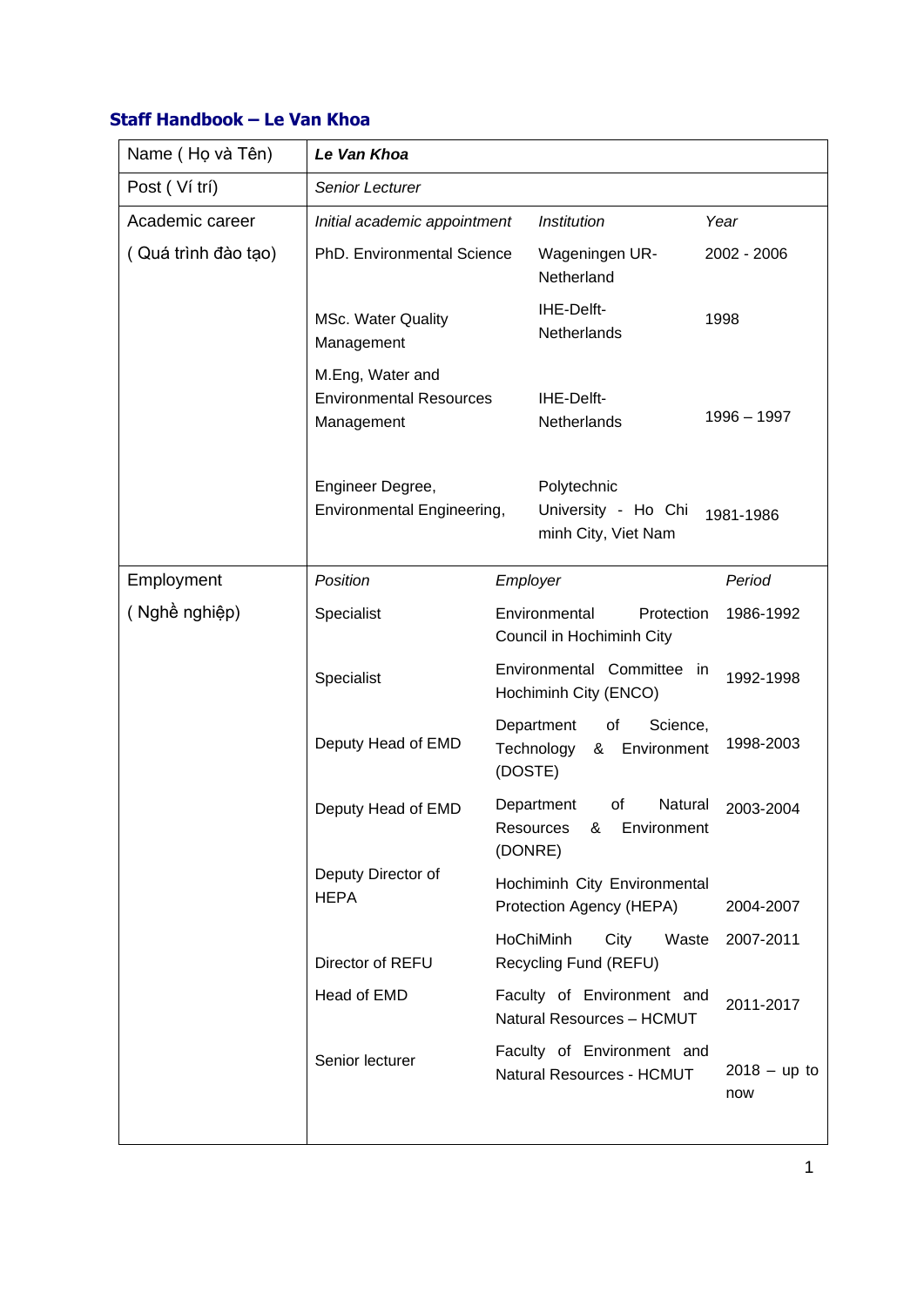| Research<br>and                                                                                         | Name of project or research focus (Tên dự án, đề tài):                                                                                                                                                                                                                                                                                                                                                                                                                                                                                                                                                                                                                                                                                                                                                                                                     |      |  |  |  |
|---------------------------------------------------------------------------------------------------------|------------------------------------------------------------------------------------------------------------------------------------------------------------------------------------------------------------------------------------------------------------------------------------------------------------------------------------------------------------------------------------------------------------------------------------------------------------------------------------------------------------------------------------------------------------------------------------------------------------------------------------------------------------------------------------------------------------------------------------------------------------------------------------------------------------------------------------------------------------|------|--|--|--|
| development projects<br>over the last 5 years<br>(Thành tích dự án và<br>nghiên cứu trong 5<br>năm gần) | 1.<br>Current status of using, sorting and collecting disposable items (disposal<br>tableware) at fast food restaurants in HCMC (Hiện trạng sử dụng, phân loại<br>và thu gom các vật dụng một lần tại nhà hàng ăn nhanh ở TP.HCM)<br>(HCMUT-2016)                                                                                                                                                                                                                                                                                                                                                                                                                                                                                                                                                                                                          |      |  |  |  |
|                                                                                                         | 2.<br>Proposing action programs towards sustainable consumption goals in<br>HCMC by 2025 (Đề xuất các chương trình hành động hướng đến mục tiêu<br>tiêu dùng bền vững tại TP.HCM đến năm 2025) (HCMC-DOST-2015)                                                                                                                                                                                                                                                                                                                                                                                                                                                                                                                                                                                                                                            |      |  |  |  |
| Industry collaborations<br>over the last 5 years                                                        |                                                                                                                                                                                                                                                                                                                                                                                                                                                                                                                                                                                                                                                                                                                                                                                                                                                            |      |  |  |  |
| (Hợp tác với doanh<br>nghiệp)                                                                           |                                                                                                                                                                                                                                                                                                                                                                                                                                                                                                                                                                                                                                                                                                                                                                                                                                                            |      |  |  |  |
| Patents and                                                                                             | Title<br>Role                                                                                                                                                                                                                                                                                                                                                                                                                                                                                                                                                                                                                                                                                                                                                                                                                                              | Year |  |  |  |
| proprietary rights                                                                                      | 1.                                                                                                                                                                                                                                                                                                                                                                                                                                                                                                                                                                                                                                                                                                                                                                                                                                                         |      |  |  |  |
| (Sở hữu trí tuệ)                                                                                        |                                                                                                                                                                                                                                                                                                                                                                                                                                                                                                                                                                                                                                                                                                                                                                                                                                                            |      |  |  |  |
| Important publications<br>over the last 5 years                                                         | Do Thi Kim Chi, Le Van Khoa, 2017. Hiện trạng và tiềm năng tái chế chất thải<br>1.<br>ngàn thức ăn nhanh tại TP.HCM. Journal of science - Hanoi University of<br>Natural Sci. 2017, Vol. 62, No. 3, pp. 135-141. DOI:<br>Education,                                                                                                                                                                                                                                                                                                                                                                                                                                                                                                                                                                                                                        |      |  |  |  |
| (Bài báo nổi bật trong<br>5 năm gần)                                                                    | 10.18173/2354-1059.2017-0017.<br>Le Van Khoa, Pham Gia Tran, Evaluating premises for the development of a<br>2.<br>sustainable consumption society in Viet Nam , The 5th international<br>symposium on Environmental Analytical Chemistry, 2017, Ho Chi Minh - Việt<br>Nam<br>Do Thi Kim Chi, Le Van Khoa, Sunil Herat, Component of single use items in<br>3.<br>solid waste of fast food restaurants: A case study in Ho Chi Minh city<br>(Vietnam), The 5th international symposium on Environmental Analytical<br>Chemistry, 2017, Ho Chi Minh - Việt Nam<br>Do Thi Kim Chi, Le Van Khoa, Sunil Herat, Adverse impact of food packaging<br>4.<br>and disposal tableware in fast food industry on human and the environment:<br>a mini-review, The international conference on Agriculture and Sustainable<br>Environment, 2016, Ho Chi Minh - Việt Nam |      |  |  |  |